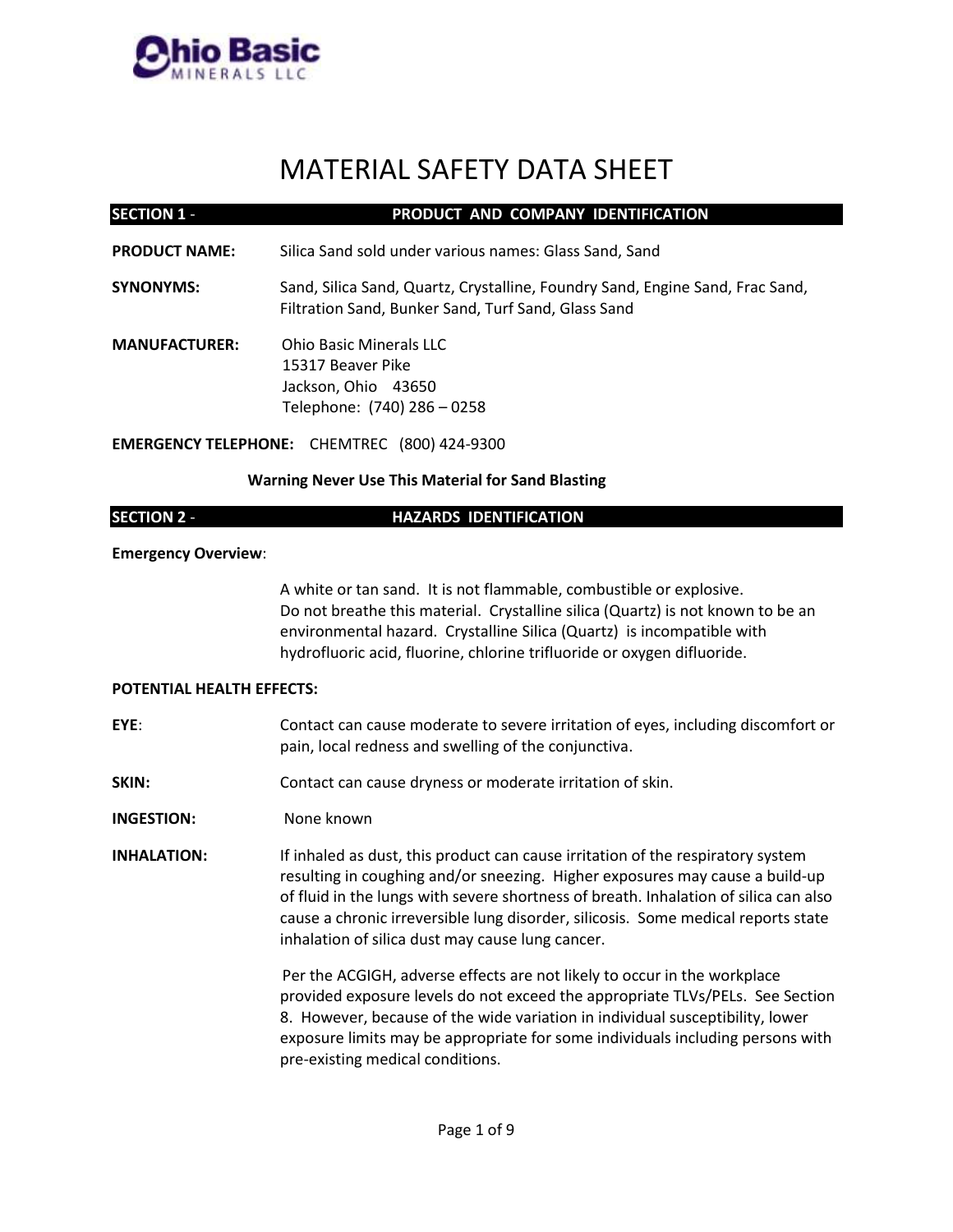### **CHRONIC EFFECTS / CARCINOGENICITY:**

Silicosis, cancer, scleroderma, tuberculosis, nephrotoxicity and arthritis and potential chronic effects. See Section 11 for further information regarding these conditions

#### **SIGNS AND SYMTOMS OF EXPOSURE:**

There are generally no signs or symptoms of exposure to crystalline silica (Quartz). Often, chronic silicosis has no symptoms. The symptoms of chronic silicosis, if present, are shortness of breath, wheezing, cough and sputum production. The symptoms of acute silicosis are the same; additionally, weight loss and fever are associated with acute silicosis. The symptoms of scleroderma include thickening and stiffness of the skin, particularly in the fingers, shortness of breath, difficulty swallowing and joint problems.

### **MEDICAL CONDITIONS GENERALLY AGGRAVATED BY EXPOSURE:**

The condition of individuals with lung disease (e.g., bronchitis, emphysema, chronic obstructive pulmonary disease) can be aggravated by exposure. See Section 11 for additional detail on potential adverse health effects.

#### **POTENTIAL ENVIORNMENTAL EFFECTS:**

None known

| <b>SECTION 3 -</b>           |  | <b>COMPOSITION / INFORMATION ON INGREDIENTS</b>                                                                                                                                                                                                                                                                                                                                                               |                           |  |
|------------------------------|--|---------------------------------------------------------------------------------------------------------------------------------------------------------------------------------------------------------------------------------------------------------------------------------------------------------------------------------------------------------------------------------------------------------------|---------------------------|--|
| <b>Hazardous Ingredients</b> |  | <b>CAS Registry No.</b>                                                                                                                                                                                                                                                                                                                                                                                       | <u>Percentage (wt/wt)</u> |  |
| Crystalline silica (Quartz)  |  | 14808-60-7                                                                                                                                                                                                                                                                                                                                                                                                    | $90.0 - 99.9$             |  |
|                              |  | OSHA Regulatory Status: The material is classified as hazardous under OSHA regulations.                                                                                                                                                                                                                                                                                                                       |                           |  |
| <b>SECTION 4 -</b>           |  | <b>FIRST AID MEASURES</b>                                                                                                                                                                                                                                                                                                                                                                                     |                           |  |
| Eye:                         |  | Quickly and gently blot or brush away sand. Immediately flush the<br>contaminated eye(s) with lukewarm, gently flowing water for at least 15<br>minutes or until the sand is removed, while holding the eyelid(s) open.<br>Occasionally lift eyelid(s) to ensure thorough rinsing. Beyond flushing, do not<br>attempt to remove material from eye(s). Do not rub eyes. Seek medical<br>attention immediately. |                           |  |
| Skin:                        |  | Wash with soap and water. Seek medical attention if irritation persists.                                                                                                                                                                                                                                                                                                                                      |                           |  |
| Ingestion:                   |  | Never give anything by mouth if the victim is rapidly losing consciousness, or is<br>unconscious or convulsing. Have victim rinse mouth thoroughly with water. If<br>irritation or discomfort occurs, obtain medical advice immediately.                                                                                                                                                                      |                           |  |
| Inhalation:                  |  | Remove source of contamination or move victim to fresh air. Seek medical<br>attention if necessary. If breathing has stopped, give artificial respiration.                                                                                                                                                                                                                                                    |                           |  |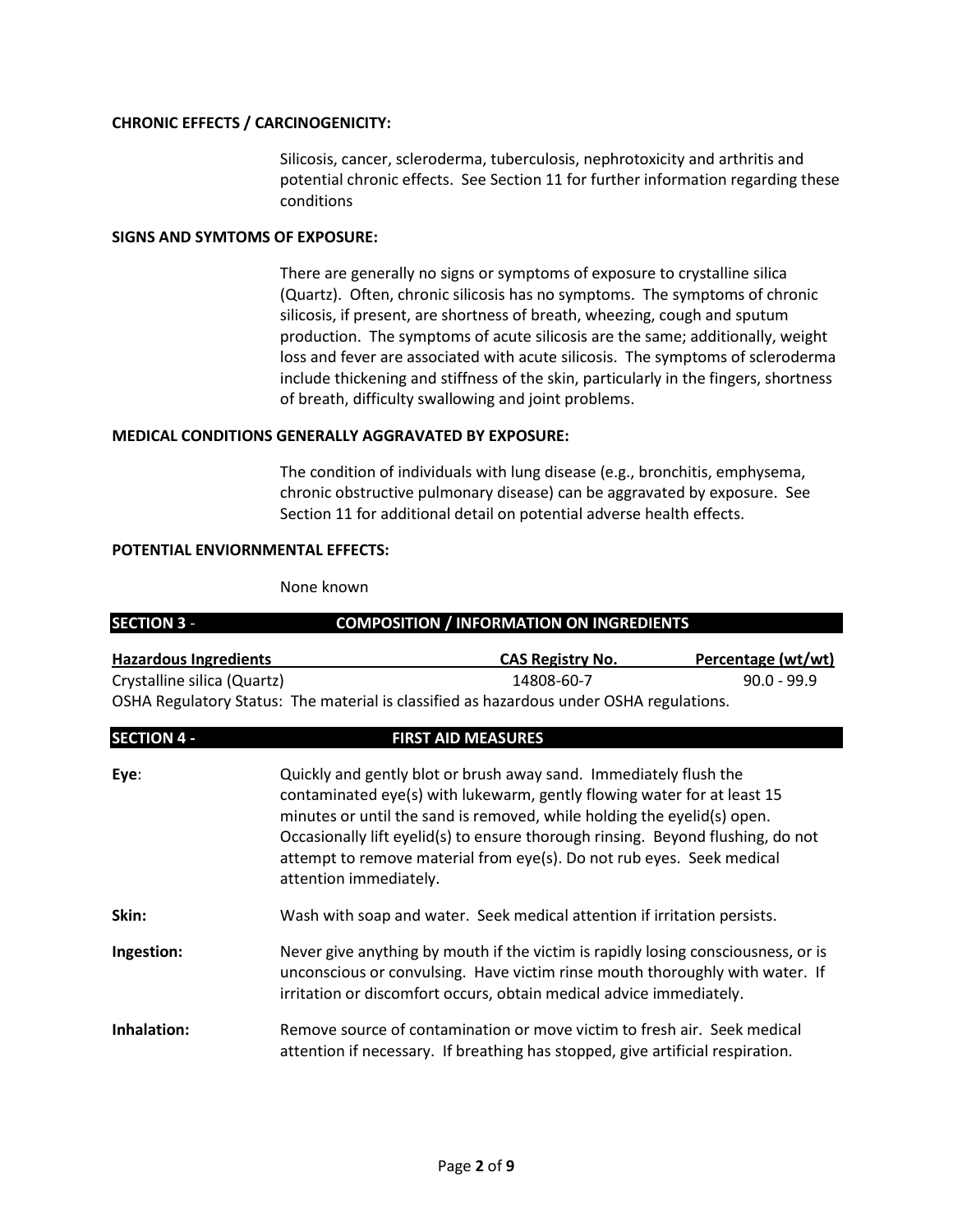#### **SECTION 5 - FIRE FIGHT MEASURES**

#### **FLAMABLE PROPERTIES:**

Flash Point: Not flammable Method: N/A

#### **EXTINGUISHING MEDIA:**

None required. Use suitable extinguishing media for surrounding fire. Fire and Explosion Hazards: None Fire Fighting Instructions : None

### **SECTION 6 - ACCIDENTAL RELEASE MEASURES**

#### **SPILL / LEAK PROCEDURES:**

Use dustless methods (vacuum) and place in closable container for disposal or flush with water. Do not dry sweep, or flush with water. Use proper protective equipment indicated in section 8.

#### **SECTION 7 - HANDLING AND STORAGE**

#### **HANDLING:**

Keep in tightly closed containers. Protect containers from physical damage. Avoid direct skin contact with the material.

Silica sand material contains fine dust. If you breathe this dust you can suffer severe, irreversible lung damage and death. Some medical reports state inhalation of silica dust may cause lung cancer. Medical reports also link breathing silica dust to crippling arthritis and skin and eye irritation. See Section 11 for further information.

You must never use this material without having government-approved respirator. The work area must also be thoroughly ventilated by the use of forced air ventilation during and after use of this material.

If dusty, use protective goggles. An eye wash station should be readily available where this product is used.

Prior to use handling, you are advised to review and thoroughly understand all health precautions outlined in the Material Safety Data Sheet (MSDS).

#### **STORAGE:**

Store in cool, dry, and well ventilated location. Do not store near incompatible materials. (See Section 10 for the list of incompatible materials.) Avoid breakage of bagged materials or spills of bulk materials.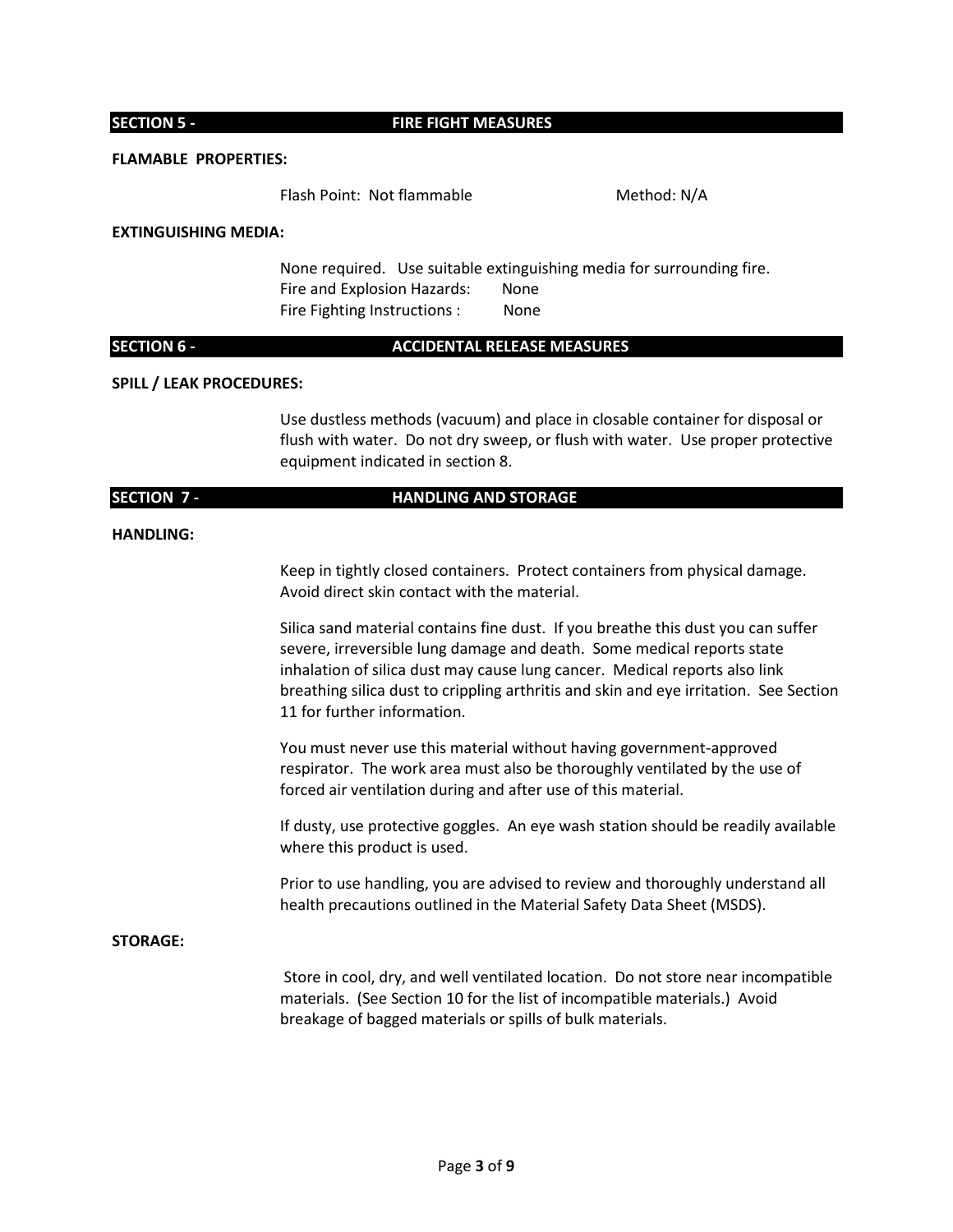#### **SECTION 8 - EXPOSURE CONTROLS / PERSONAL PROTECTION**

#### **ENGINEERING CONTROLS:**

Use sufficient local exhaust to reduce the level of respirable crystalline silica to below the PEL. See ACGIH "Industrial Ventilation, A Manual of Recommended Practice" (latest edition).

### **RESPIRATORY PROTECTION**:

Use NIOSH/MSHA approved respirators if airborne concentration exceeds PEL. It is a violation of federal safety laws (OSHA) for employers to require the use this material without full respiratory protection. The federal laws that apply are: 29CFR 1910.134; 29CFR 1910.100; 29CFR1910.94

The following chart specifies the types of respirators that may provide respiratory protection for crystalline silica.

### **Particulate concentration MINIMUM RESPIRATORY PROTECTION**\*

| 10 x PEL or less                                                          | Any particulate respirator, except single- use<br>or quarter-mask respirator. Any fume or high<br>efficiency particulate filter respirator any<br>supplied-air respirator. Any self-contained<br>breathing apparatus. |
|---------------------------------------------------------------------------|-----------------------------------------------------------------------------------------------------------------------------------------------------------------------------------------------------------------------|
| 50 x PEL or less                                                          | A high efficiency particulate filter respirator<br>with a full facepiece. Any supplied-air<br>respirator with a full facepiece, helmet, or<br>hood. Any self-contained apparatus with a full<br>facepiece.            |
| 500 x PEL or less                                                         | A powered air-purifying respirator with high<br>efficiency particulate filter. A type C supplied-<br>air respirator operated in pressure-demand or<br>other positive pressure or continuous-flow<br>mode.             |
| Greater than 500 x PEL or entry and<br>escape from unknown concentrations | A type C, supplied-air respirator with a full<br>facepiece, hood or helmet, operated in a<br>positive pressure mode (see 29 CFR 1910.94 (a)<br>(iii)). Also see 30 CFR part 11.                                       |

\*Use only NIOSH-approved or MSHA-approved equipment. See 29 CFR §1910.134 and 42 CFR §84. See also ANSI standard Z88.2 (latest revision) "American National Standard for Respiratory Protection"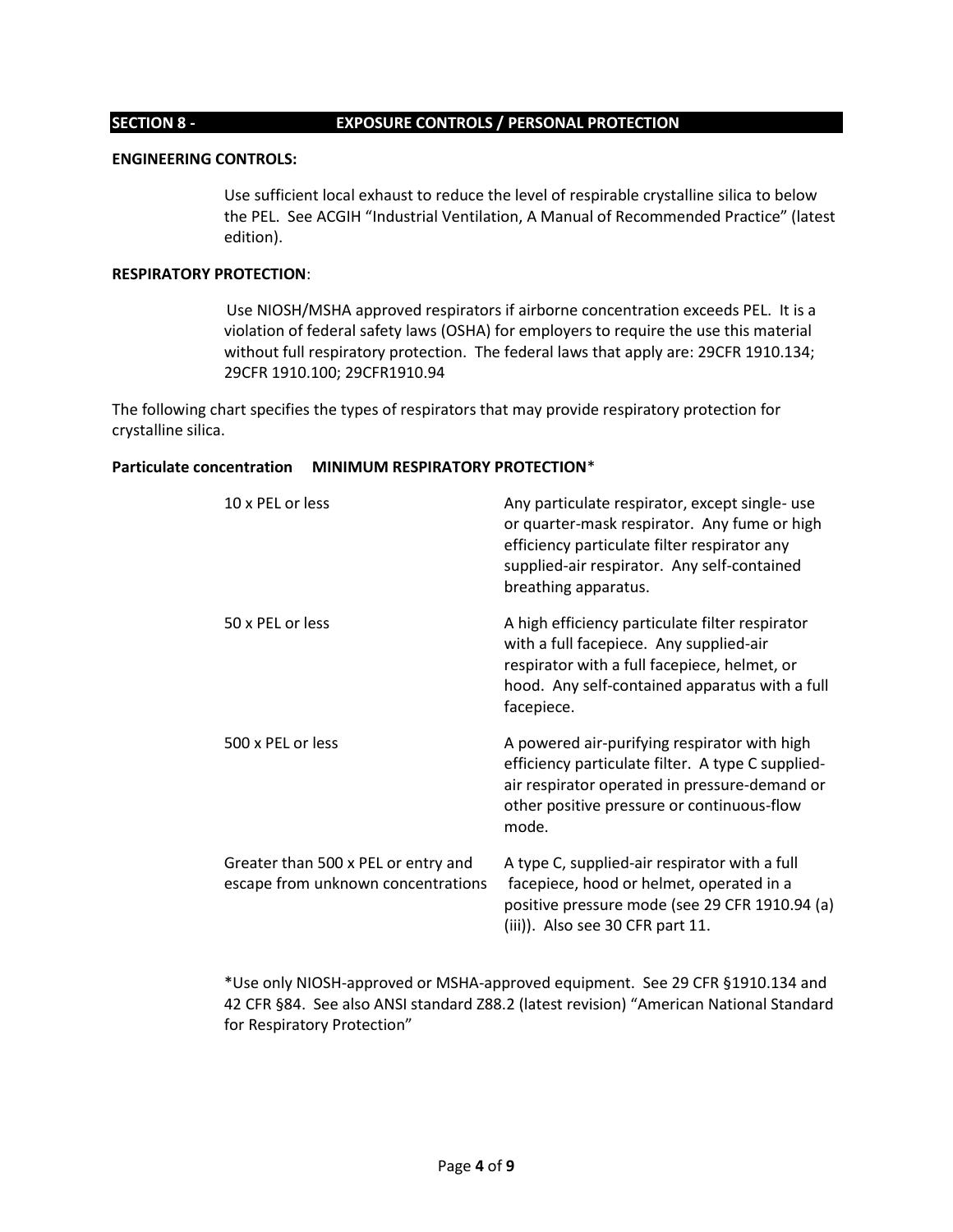### **SKIN PROTECTION:**

Use appropriate gloves to prevent skin contact. Clothing should fully cover arms and legs and be tight fitted at the cuffs, neck and ankles to prevent dust from contacting the body. Clothing should be regularly washed to prevent dust accumulation.

#### **EYE PROTECTION:**

Use safety goggles

### **EXPOSURE GUIDELINES**:

|                                    | OSHA PEL                                                  | ACGIH TLV               |
|------------------------------------|-----------------------------------------------------------|-------------------------|
| Crystalline silica<br>(respirable) | 10 mg/m <sup>3</sup> $\div$ (% silica in the dust plus 2) | 0.025 mg/m <sup>3</sup> |

Crystal silica exits in several forms, the most common of which is quartz. If crystalline silica (quartz) is heated to more than 870°C it can change to a form of crystalline silica known as trydimite, and if crystalline silica (quartz) is heated to more than 1470°C, it can change to a form of crystalline silica known as cristobalite. Crystalline silica as trydimite and cristobalite are more fibrogenic than crystalline silica as quartz. The OSHA PEL for the crystalline silica as trydimite and cristobalite is one-half the PEL for the cristobalite is one-half the PEL for crystalline silica (quartz); the ACGIH TLV for crystalline silica as trydimite and cristobalite is one-half the TLV for crystalline silica as quartz.

| <b>SECTION 9-</b>           | PHYSICAL AND CHEMICAL PROPERTIES                |
|-----------------------------|-------------------------------------------------|
| <b>APPEARANCE:</b>          | White or tan sand; granular, crushed, or ground |
| <b>ODOR:</b>                | <b>Odorless</b>                                 |
| <b>BOILING POINT:</b>       | 4046°F                                          |
| <b>MELTING POINT:</b>       | 3110°F                                          |
| <b>VAPOR PRESSURE:</b>      | N/A                                             |
| <b>SOLUBILITY IN WATER:</b> | Insoluble                                       |
| <b>SPECIFIC GRAVITY:</b>    | 2.65                                            |
| Ph:                         | N/A                                             |
| <b>SECTION 10-</b>          | <b>STABILITY AND REACTIVITY</b>                 |
| <b>STABILITY:</b>           | Chemically stable                               |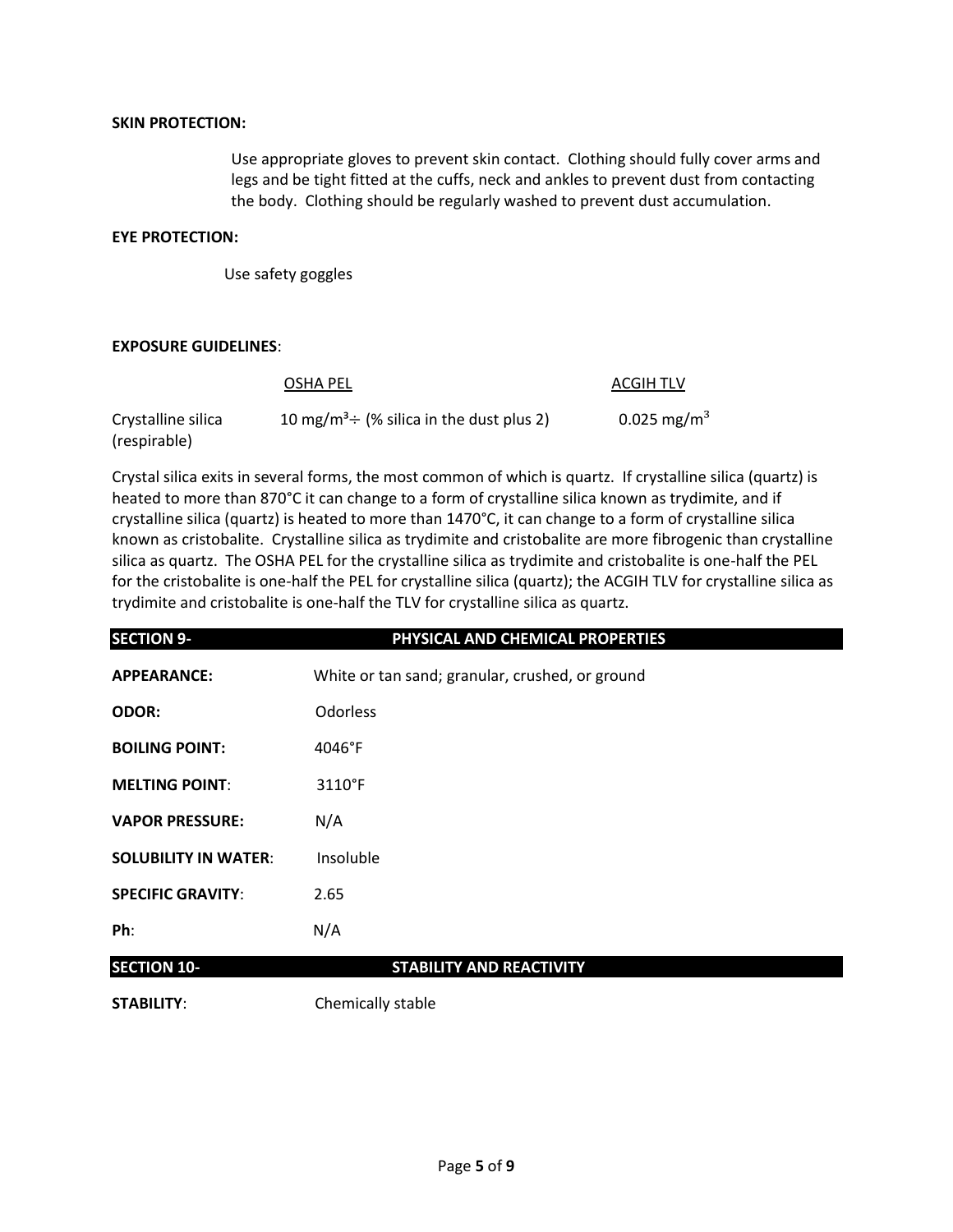#### **MATERIALS TO AVOID:**

Contact with powerful oxidizing agents such as fluorine, boron trifluoride, chlorine trifluoride, manganese trifluoride, oxygen difluoride, may cause fires and/or explosions.

#### **CONDITIONS TO AVOID**:

None

#### **HAZARDOUS DECOMPOSITION PRODUCTS:**

Silica will dissolve in hydrofluoric acid and produce a corrosive gas silicon tetrafluoride.

### **SECTION 11- TOXICOLOGICAL INFORMATION**

No LD50s or LC50s have been identified for this product

#### **SILICOSIS:**

The major concern is silicosis, caused by the inhalation and retention of respirable crystalline silica dust. Silicosis can exist in several forms, chronic (or ordinary), accelerated, or acute

Chronic or Ordinary Silicosis is the most common form of silicosis, and can occur after many years of exposure to relatively low levels of airborne respirable or crystalline silica dust. It is further defined as either simple or complicated silicosis.

Simple silicosis is characterized by lung lesion (shown as radiographic opacities) less than 1 centimeter in diameter, primarily in the upper lung zones. Often, simple silicosis is not associated with symptoms, detectable changes in lung functions or disability. Simple silicosis may be progressive and may develop into complicated silicosis or progressive massive fibrosis (PMF).

Complicated silicosis or PMF is characterized by lung lesions (shown as radiographic opacities) greater than 1 centimeter in diameter. Although there may be no symptoms associated with complicated silicosis or PMF, the symptoms, if present, are shortness of breath, wheezing, cough and sputum production. Complicated silicosis or PMF may be associated with decreased lung function and may be disabling. Advanced complicated silicosis or PMF may lead to death. Advanced complicated silicosis or PMF can result in heart disease secondary to lung disease (cor pumonale)

Accelerated Silicosis can occur with exposure to high concentrations of respirable crystalline silica over a relatively short period; the lung lesions can appear within five (5) years of the initial exposure. The progression can be rapid. Accelerated silicosis is similar to chronic or ordinary silicosis, except that the lung lesions appear earlier and the progression is more rapid.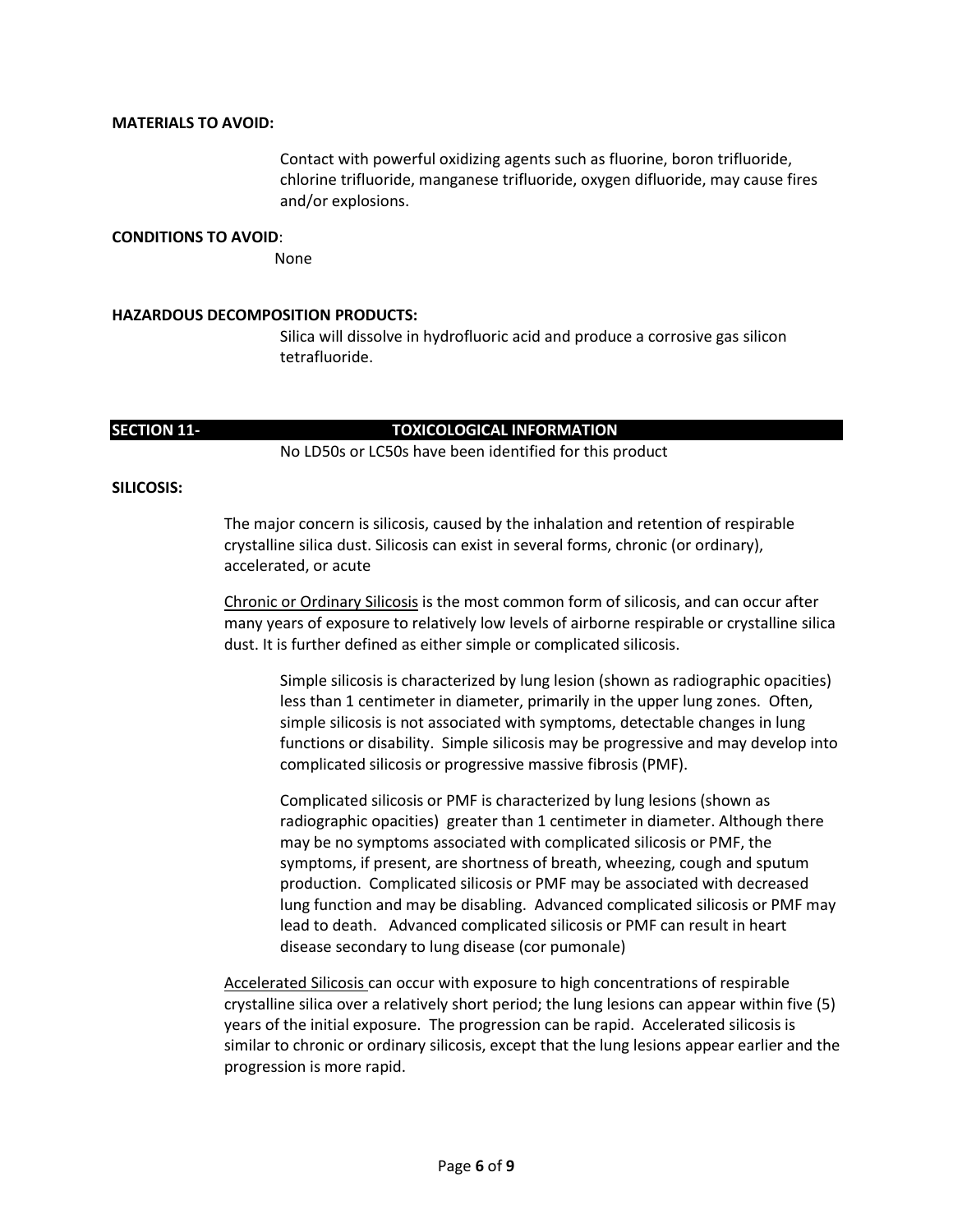Acute Silicosis can occur exposure to very high concentrations of respirable crystalline silica over a very short time period, sometimes as short as a few months. The symptoms of acute silicosis include progressive shortness of breath, fever, and weight loss. Acute silicosis is fatal.

#### **CANCER:**

The International Agency for Research on Cancer ("IARC") concluded that there was "sufficient evidence in humans for the carcinogenicity of crystalline silica in forms of quartz or cristobalite from occupational sources", and that there is "*sufficient evidence*" in experimental animals for the carcinogenicity of quartz and cristobalite." For further information on the IARC evaluation, see **IARC Monographs on the Evaluation of** Carcinogenic Risk to Humans. Volume 68

NTP – The National Toxicology Program, in its Sixth Annual Report on carcinogens, concluded that "silica, crystalline (respirable)" may reasonably be anticipated to be a carcinogen, based on sufficient evidence in experimental animals and limited evidence in humans.

OSHA – Crystalline silica (quartz) is not regulated by the U.S. Occupational Safety and Health Administration as a carcinogen.

There is substantial literature on the issues of the carcinogenicity of crystalline silica, which the reader should consult for additional information.

#### **SCLERODERMA:**

There is evidence that exposure to respirable crystalline silica or that the disease silicosis is associated with the increased incidence of scleroderma, an immune system disorder manifested by a fibrosis (scraming) of the lungs, skin and other internal organs. Recently, the American Thoracic Society noted that "there is persuasive evidence relating scleroderma to occupational silica exposure in setting where there is appreciable silicosis risk." The following may be consulted for additional information on silica, silicosis and scleroderma (also known as progressive systemic sclerosis): Occupational Lung Disorders, Third Edition, Chapter 12, entitled "Silicosis and Related Diseases", Parks, W. Raymond (1994). "Adverse Effects of Crystalline Silica Exposure", American Journal of Respiratory and Critical Care Medicine, Volume 155, pp. 761-765 (1997).

#### **TUBERCULOSIS:**

Individuals with silicosis are at increased risk to develop tuberculosis, if exposed to persons with tuberculosis. The following may be consulted for further information: Occupational Lung Disorders, Third Edition, Chapter 12, entitled "Silicosis and Related Diseases", Parks, W. Raymond (1994). "Adverse Effects of Crystalline Silica Exposure", American Journal of Respiratory and Critical Care Medicine, Volume 155, pp. 761-765 (1997).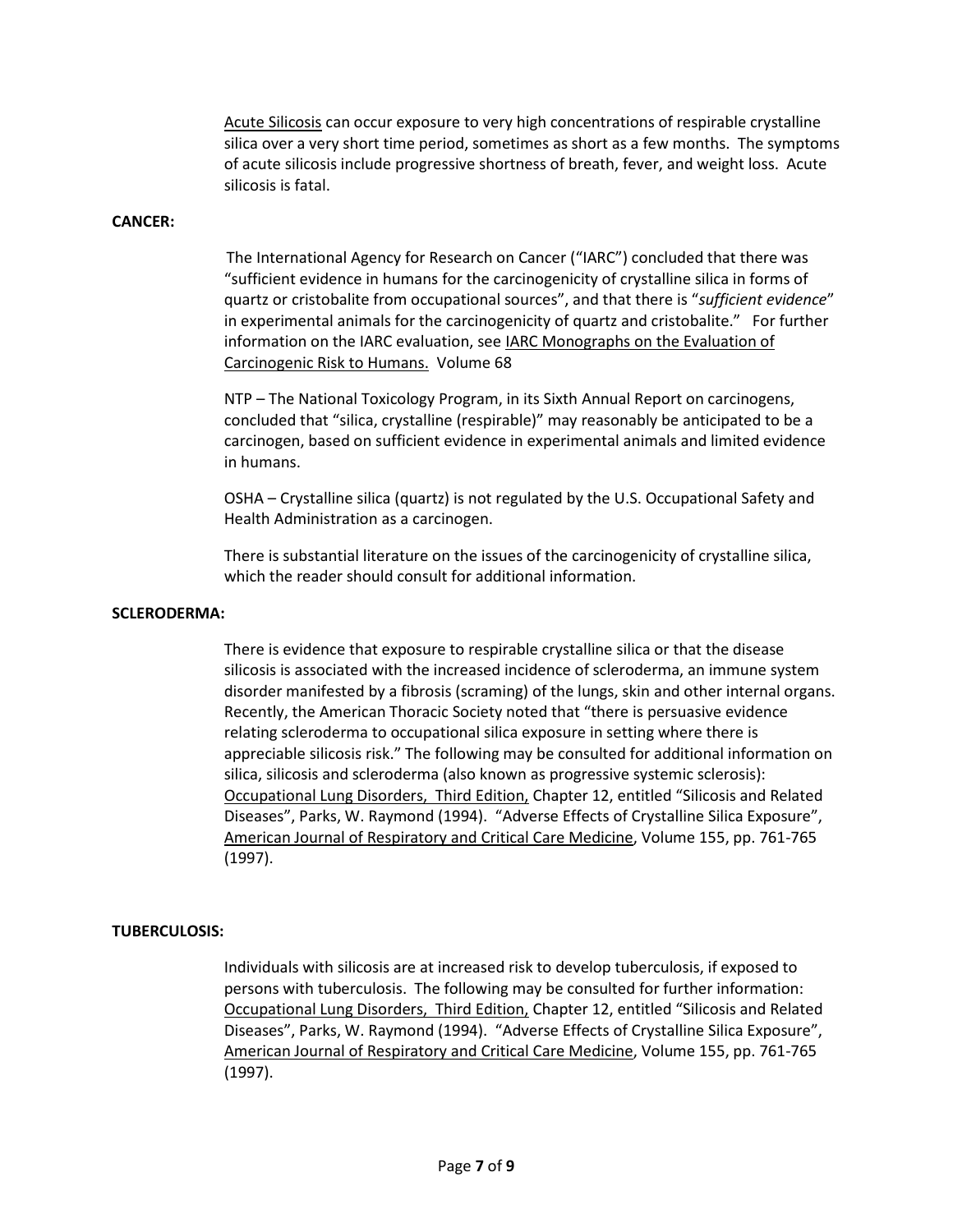#### **NEPHROTOXICITY:**

There are several recent studies suggesting that exposure to respirable crystalline silica or that the disease silicosis is associated with the increased incidence of kidney disorders. The following may be consulted for additional information on silica, silicosis and nephrotoxicity: Occupational Lung Disorders, Third Edition, Chapter 12, entitled "Silicosis and Related Diseases", Parks, W. Raymond (1994). "Further evidence of human silica nephrotoxicity in occupationally exposed workers" British Journal of Industrial Medicine. Vol. 50, No. 10, pp. 907-912 (1993) " Adverse Effects of Crystalline Silica Exposure" American Journal of Respiratory and Critical Care Medicine, Volume 155, pp. 761-765 (1997).

### **ARTHRITIS:**

There are recent studies suggesting that exposure to respirable crystalline silica or that the disease silicosis is associated with the increased incidence of arthritis. The following may be consulted for additional information on silica exposure and arthritis: American Journal of Industrial Medicine. Vol. 35, pp. 375-381 "Connective Tissue Disease and Silicosis", Roseman KD; Moore-Fuller M.; Reily MJ. (1999) Environmental Health Perspective, Volume 107, pp. 793-802 "Occupational Exposure to Crystalline silica and Autoimmune Disease", Parks CG; Conrad K; Cooper GS. (1999).

### **SECTION 12 - ECOLOGICAL INFORMATION**

#### **Ecotoxicity:**

Crystalline silica (quartz) is not known to be ecotoxic; i.e. no data suggest that crystalline silica (quartz) is toxic to birds, fish, invertebrates, microorganisms or plants.

#### **Environmental Fate:**

This material shows no bioaccumulation effect or food chain concentration toxicity.

#### **SECTION 13 - DISPOSAL CONSIDERATIONS**

Dispose of in accordance with all applicable federal, state and local environmental regulations. The material may be landfilled; however, used material may contain materials derived from other sources that because of contamination may not be disposed of in landfills. Disposed material should be covered to minimize generation of airborne dust.

RCRA: Crystalline silica (quartz) is not classified as a hazardous waste under the Resource Conservation Recovery Act, or it regulations, 40 CFR §261 et seq. However, the material may be contaminated during use, and it is the responsibility of the user to assess the appropriate disposal of the used material.